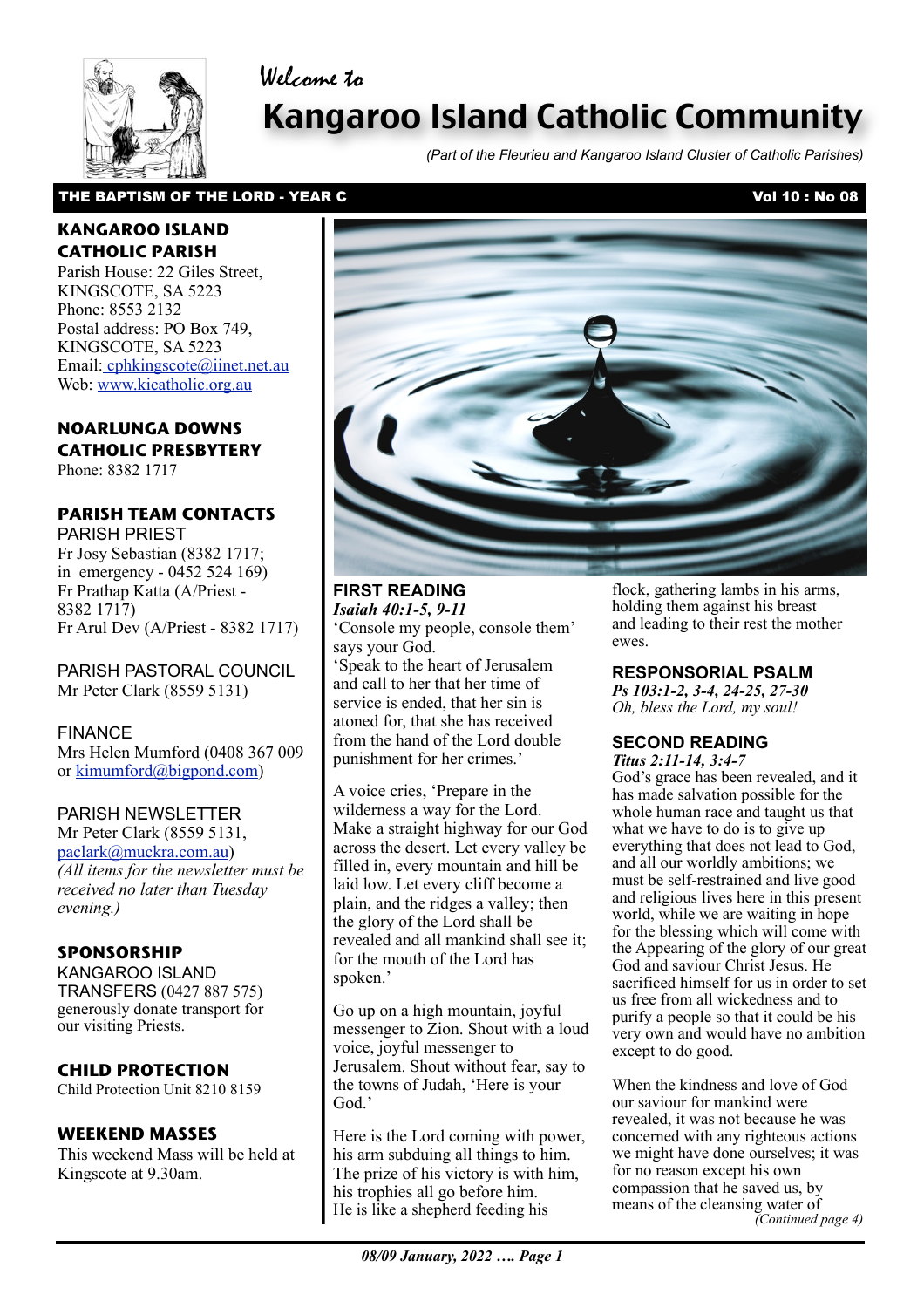

# **Bulletin Board**

**PLEASE KEEP THESE PEOPLE IN YOUR PRAYERS Sick:** Bill Roestenburg, Peter

Weatherstone, Melanie Howson

**January anniversaries:** Eunice Airton, Eileen Bateman, Dorothy Brook, Monica Buick, May Cairney, Dominic Cash, Maureen Dunn, Marlene Cummins, Pauline Deegan, Jim Dodgson, Lucy Edwards, Colin Fahey, Margaret Flemming, Ralph Florance, Catherine Glynn, Alec Goodwin, Edward Hughes, Ida Jackson, Christina James, Jack Kindellan, Ettie McDonald, Irene Northcott, Ottaviano Orsi, Marj Phillips, Una Reynolds, George Rowen, Ann Smith, Sheila Tabor, Lorraine Laher-Storfer, Mary Weatherstone, ... And all the faithful departed.

*Please pray for all the faithful departed and may all our sick parishioners, relatives and friends know the healing love of Christ.*

▅<del>▛</del>▓⊹<del>▓</del>▅⋺

#### **ROSTERS Comm Reader Cleaning**

|      | Comm             | Reader    | Cleaning   |
|------|------------------|-----------|------------|
| 9/1  | A Gibbs          | M Slagter | A Bevan    |
| 16/1 | K Hammat         | A Clark   | A Bevan    |
|      | 23/1 M Slagter   | S Semler  | K Brinkley |
|      | $30/1$ P Bennett | A Gibbs   | K Brinkley |

#### **COVID Marsha**l

9/1 A Clark

16/1 M Slagter 23/1 W Bennett 30/1 H Mumford

#### **PRIEST ROSTER**

*(Often this roster changes if something unforeseen crops up)* 9/1 Fr Josy

#### **PRAYER FOR HEALING**

Prayer for Healing and Renewal gatherings - Thursdays from 9.00am - 9.30am.

## **PARISH PASTORAL COUNCIL**

There will be a meeting of the PPC following Mass this weekend. All members are urged to attend.



#### **POPE FRANCIS' NEW YEAR'S MESSAGE CALLS HURTING WOMEN 'AN INSULT TO GOD'**

Pope Francis has strongly condemned violence against women, telling in his New Year's Day homily that "to hurt a woman is to insult God."

Speaking at the Vatican on Saturday, the head of the Roman Catholic Church strongly condemned violence against women.

"How much violence is directed against women! Enough! To hurt a woman is to insult God, who from a woman took on our humanity," the pontiff said.

The pontiff, who recently celebrated his 85th birthday, also praised mothers in his address, saying they "look at the world not to exploit it but so that it can have life.

"Women who, seeing with the heart, can combine dreams and aspirations with concrete reality, without drifting into abstraction and sterile pragmatism."

He added that mothers "know how to overcome obstacles and disagreements, and to instill peace. "In this way, they transform problems into opportunities for rebirth and growth. They can do this because they know how to 'keep,' to hold together the various threads of life." He added: "We need such people, capable of weaving the threads of communion in place of the barbed wire of conflict and division."

Francis delivered his New Year's message during a mass at St. Peter's Basilica. Except for the pope and members of a chorus made up of boys and adults, participants in the Mass wore face as part of COVID-19 precautions. Francis, who is vaccinated against the disease, wore a surgical mask during a prayer service in what, according to the Associated Press, was a rare departure from his shunning of masks during public ceremonies throughout the two-year pandemic.

The pope's comments on violence against women echo those he made on Italian TV last month when he described violence against women as "almost Satanic."

"The problem is that, for me, it is almost satanic because it is taking advantage of a person who cannot

defend herself, who can only [try to] block the blows," the pope said. "It is humiliating. Very humiliating," he said.

Francis also made reference to the Virgin Mary during that interview, as he drew on her during mass on Saturday. He was speaking to a woman named Giovanna who said she had left a violent home with her four children.

"I see dignity in you because if you didn't have dignity, you wouldn't be here," the pope told her. "Look at the Blessed Mother and stay with that image of courage." *Exerpt from "Newsweek" 1/1/22*

#### **PARAPROSDOKIANS**

- *• Where there's a will, I want to be in it.*
- *• The last thing I want to do is hurt you, but it's still on my list.*
- *• If I agreed with you, we'd both be wrong.*
- *• War does not determine who is right - only who is left.*
- *• Knowledge is knowing a tomato is a fruit. Wisdom is not putting it in a fruit salad.*
- *• They begin the evening news with 'Good Evening,' then proceed to tell us why it isn't.*
- *• To steal ideas from one person is plagiarism. To steal from many is research.*

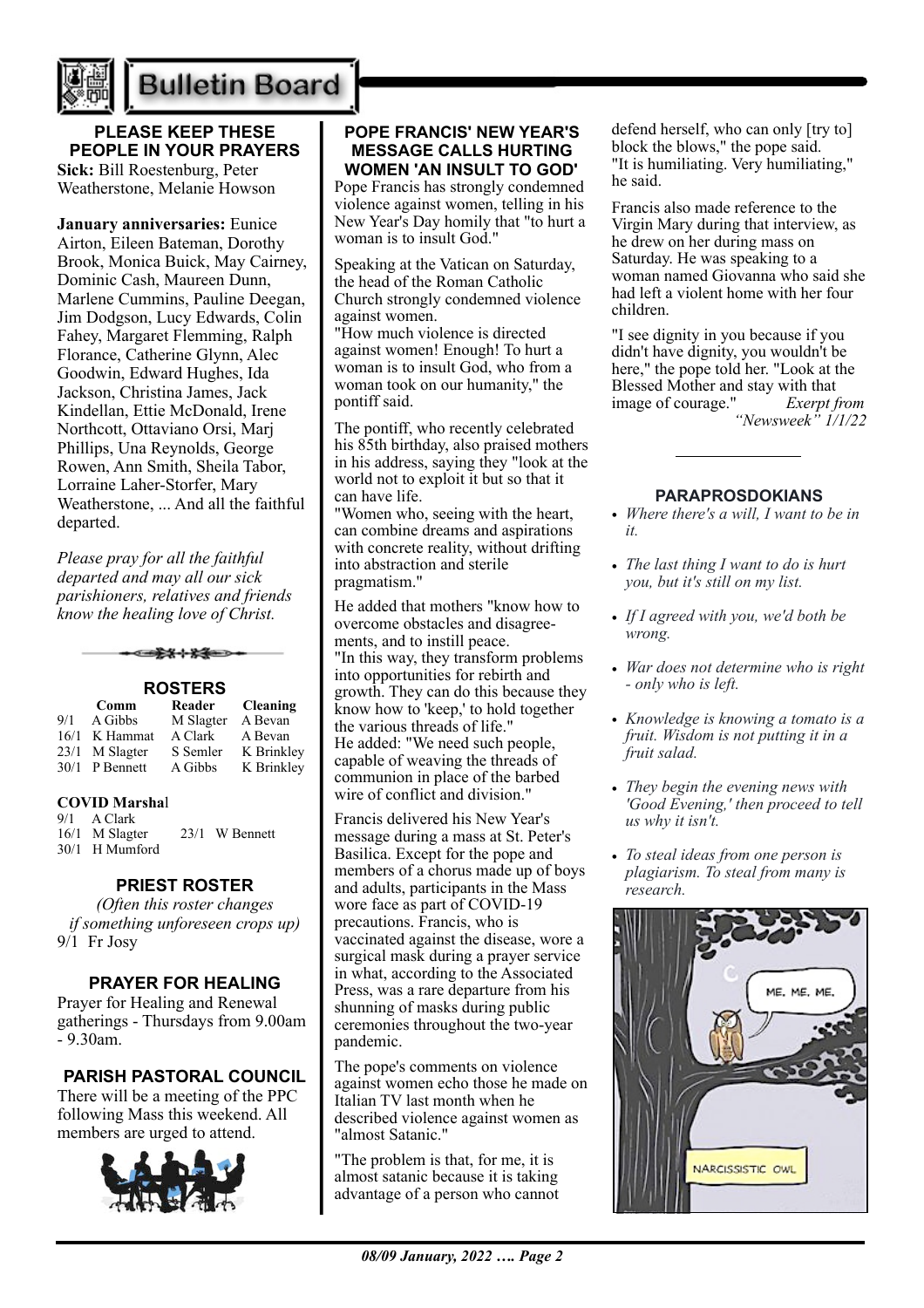

# **Ron Rolheiser column**

*Ronald Rolheiser, a Roman Catholic priest and member of the Missionary Oblates of Mary Immaculate. He*  is a community-builder, lecturer and writer. His books are popular throughout the English-speaking world *and his weekly column is carried by more than sixty newspapers worldwide*

ఆ<del>≵⊀⊹≿≨≅</del>

#### **AT THE ORIGINS OF OUR UNIVERSE – JESUS AND THE BIG BANG**

Recently NASA launched the *James Webb Space Telescope* into space, the biggest and most expensive telescope ever built. It will take six months for it to travel a million miles from the earth, find its permanent place in space, and then start transmitting pictures back to earth. Those pictures will be such as have never seen before. The hope is that it will enable us to see much further into space than we've ever seen before, ideally to the very ends of our still expanding universe, right to the first particles that issued forth from the original explosion, *the Big Bang,* that began time and our universe.

Scientists estimate that our universe began 13.7 billion years ago. As far as we know, prior to that there was nothing in existence, as we understand that today (except for God). Then, out of this seeming nothingness, there was an explosion (*the Big Bang)* out of which everything in the universe including our planet earth formed. As with any explosion, the parts that were the most intimately intertwined with the expelling force are those driven furthest away. Thus, when investigators try to determine the cause of an explosion they are particularly interested in finding and examining those pieces that were most closely tied to the original force of the explosion, and generally those pieces have been blown furthest away.

The force of *the Big Bang* is still going on and those parts of our universe that were most intimately intertwined with its beginnings are still being driven further and further into space. Scientists are investigators, probing that original explosion. What the *James Webb Space Telescope* hopes to see is

some of the original parts from that unimaginable explosion that gave birth to our universe because these parts were there at the very beginning, at the origins of everything that exists*.* By seeing and examining them, science hopes to better understand the origins of our universe.

Looking at the excitement scientists feel around this new telescope and their hopes that it will show us pictures of particles from the beginning of time, can help us understand why the Evangelist, John, has trouble restraining his enthusiasm when he talks about Jesus in his first Epistle. He is excited about Jesus because, among other things, Jesus was there at the beginnings of the universe and indeed at the beginnings of everything. For John, Jesus is a mystical telescope through which we might view that primordial explosion that created the universe, since he was there when it happened.

Let me risk paraphrasing the beginning of the First Epistle of John (1, 1-4) as he might have written it for our generation vis-a-vis our curiosity about the origins of our universe:

*You need to understand of whom and what I am speaking:*

*Jesus wasn't just some extraordinary person who performed a few miracles or even who rose from the dead. We are speaking of someone who was there at the very origins of creation, who himself is the foundation for that creation, who was with God when "the Big Bang" occurred, and even before that.*

*Incredibly, we actually got to see him in the flesh, with human eyes, the God who created "the Big Bang", walking among us! We actually touched him bodily. We actually spoke with him and* 

*listened to him speak, he who was there at the origins of our universe, there when "the Big Bang" took place! Indeed, he is the One who pulled the switch to set it off, with a plan in mind as to where it should go a plan that includes us.*

*Do you want to probe more deeply into what happened at our origins? Well, Jesus is a mystical telescope to look through. After all, he was there at the beginning and unbelievably we got to see, hear, and touch him bodily!Excuse my exuberance, but we got to walk and talk with someone who was there at the beginning of time.*

There are different kinds of knowledge and different kinds of wisdom, along with different avenues for accessing each of them. Science is one of those avenues, an important one. For far too long theology and religion did not consider it a friend. That was (and remains) a tragic mistake since science has the same founder and same intent as theology and religion. Theology and religion have been wrong whenever they have sought to undercut science's importance or its claims to truth. Sadly, science has often returned the favor and viewed theology and religion as a foe rather than as a colleague. The two need each other, not least in understanding the origins and intent of our universe.

How do we understand the origins and intent of our universe? Science and Jesus. Science is probing those origins in the interest of telling us how it happened and how it is unfolding, while Jesus (who was there when it happened) is more interested in telling us why it happened and what it means.

*You can read, or download, Ron Rolheiser's weekly columns from his website at: [www.ronrolheiser.com](http://www.ronrolheiser.com)*